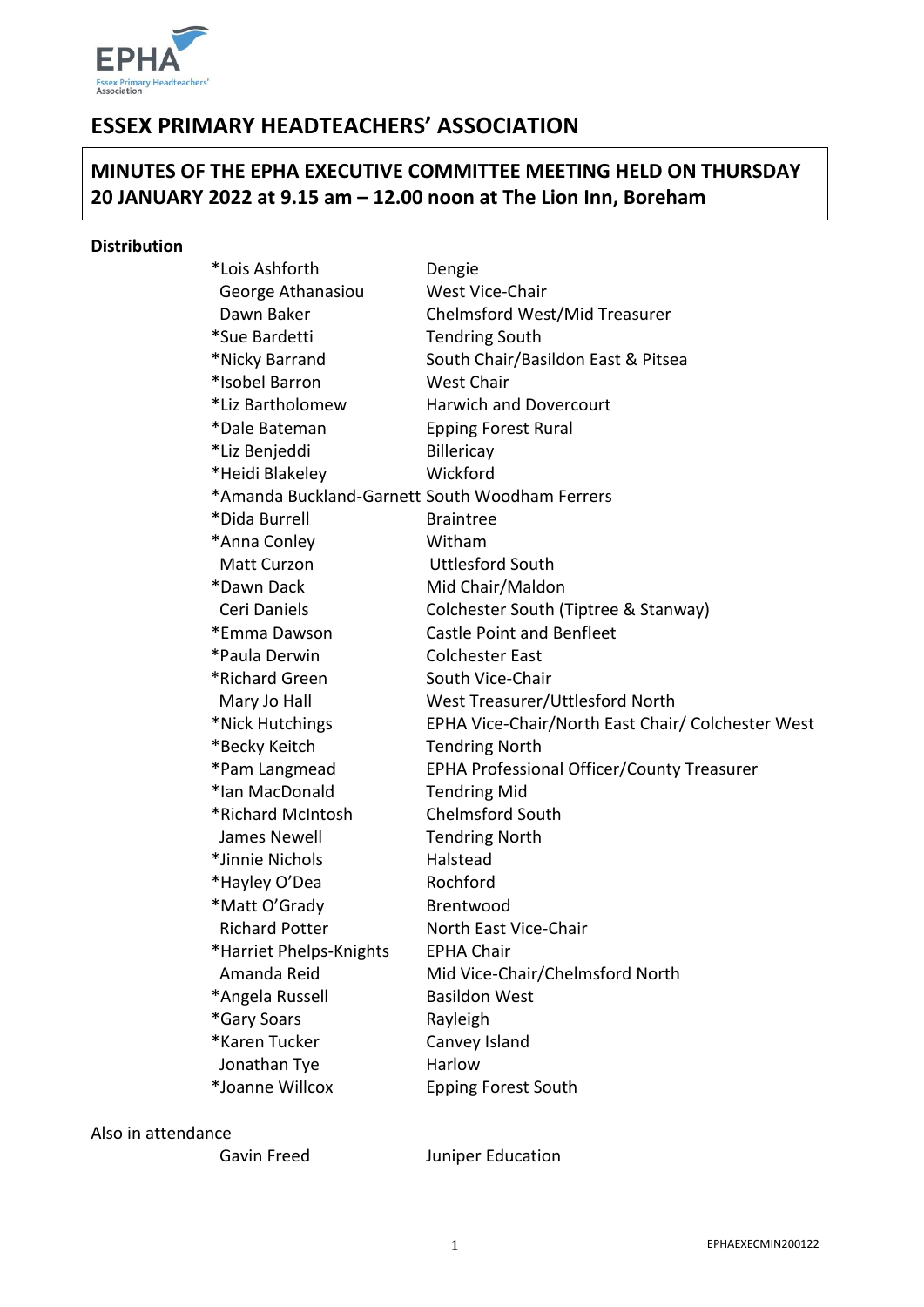

# **1. WELCOME AND APOLOGIES FOR ABSENCE**

Harriet Phelps-Knights, the EPHA Chair, welcomed everyone to the first face to face meeting of the Executive since January 2020. New colleagues on the EPHA Executive include:

- Becky Keitch representing headteachers in Tendring North
- James Newell representing headteachers in Tendring North

Apologies were received from:

- George Athanasiou West Vice-Chair
- Dawn Baker Chelmsford West/Mid Treasurer
- Matt Curzon Uttlesford South
- Ceri Daniels Colchester South (Tiptree & Stanway)
- James Newell Tendring North
- Richard Potter North East Vice-Chair
- Amanda Reid Mid Vice-Chair/Chelmsford North
- Jonathan Tye Harlow

## **2. MINUTES OF THE PREVIOUS MEETING**

The minutes of the Executive meetings held on 30 September 2021 and the special meeting on 11 November 2021 were confirmed as an accurate record. It was noted that all matters arising had been completed, including business interests forms for all Executive members.

#### **3. EPHA REPRESENTATION ON GROUPS AND COMMITTEES**

# **i) Chair's report – Harriet Phelps-Knights**

A brief report today to say Happy New Year to everyone (albeit nearly the end of January) and thank you yet again for your hard work and determination to provide a quality education for the children of Essex. I'm not sure this term has been any easier than previous terms and in some ways I think it has been harder with no real guidance; I'm not sure about you, but it feels like we've been left to make our own decisions and sort through the Covid sticky road of parental expectations, lack of staff and everchanging Covid isolation rules that couldn't get any more confusing could it?

A huge thank you to Pam and Nick for managing the on-line meetings so effectively it's so difficult to talk, read the chat and listen all at once so thank you both for making this easier for me, and thank you to Dawn who thanked Mike and ended the webcast last week when I got chucked out - dodgy internet!

Thank you to those who attend and represent Primary heads at meetings and particularly Schools Forum reps, this meeting seems to get more confusing and to have the longevity of those who have sat in the forum for a while: Richard, Pam and Sue particularly, I think this helps our understanding and ability to respond accordingly. Jinnie, I hope you've not been put off but thank you for being part of the Forum.

I'm sure the trials of Covid are not over and with the relaxing of restrictions I believe we will still have challenges as school leaders as the prevalence of the pandemic is still high

**Action**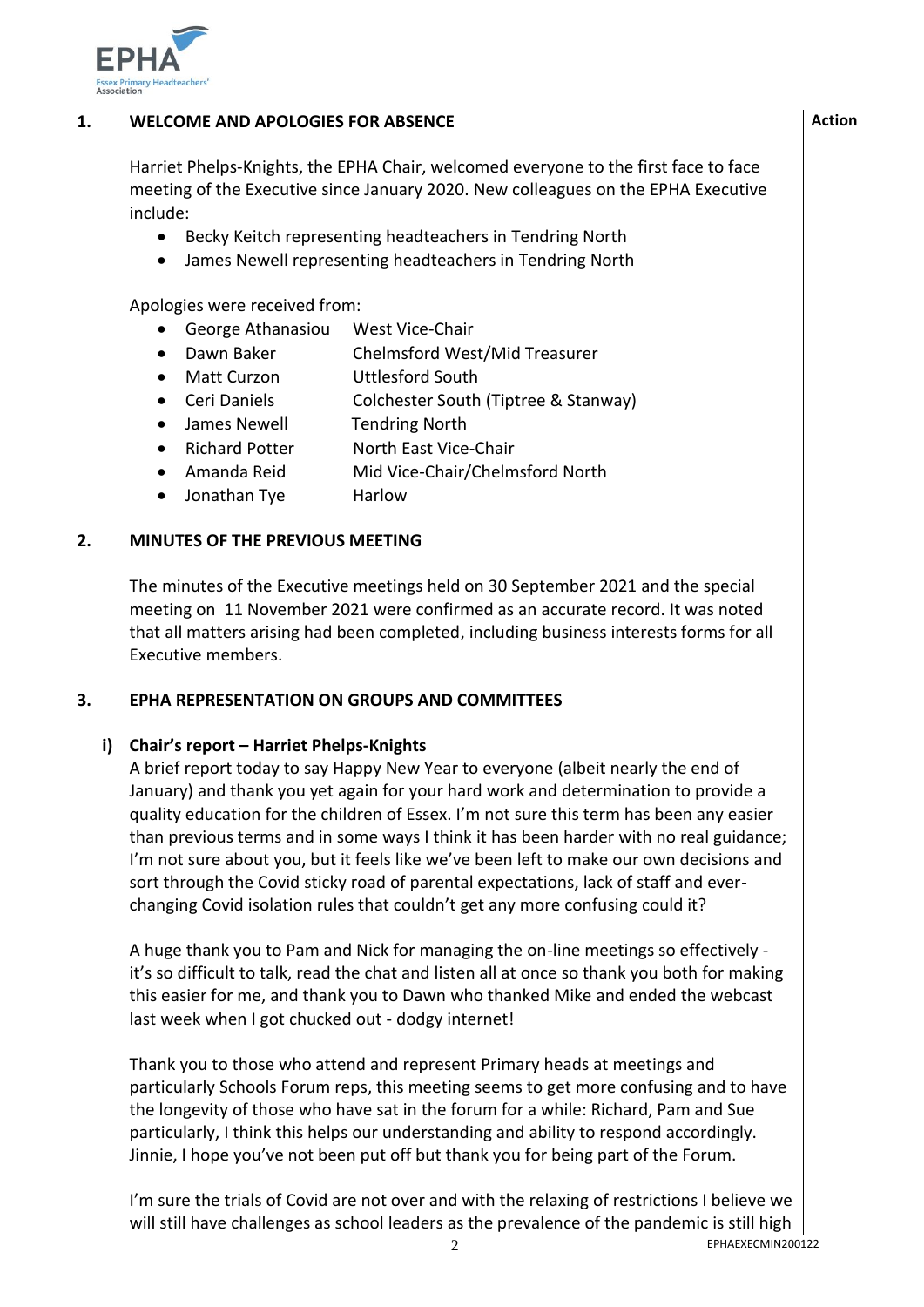

(1:20) and I am sure we will still have staff absences and parent expectations to manage.

We have a packed agenda today with some decision to make and discussions to be had around SEND, payroll, well-being so thank you all for making the time to attend today.

# **ii) Professional Officer report**

The report gave details of the meetings attended by Pam Langmead on behalf of EPHA. In addition to the attendance at meetings (and writing follow up reports), her work for EPHA has included:

- Information, emails and communications with all headteachers, including in response to the Covid-19 pandemic;
- Responding to queries and actions from the Executive, ECC, other association officers, interested companies;
- Individual support for headteachers when issues arise;
- Identifying and supporting new headteachers;
- Managing the Colleague Supporter programme;
- Briefings to headteacher groups 28 partnerships/clusters are now holding termly briefings – researching and writing briefing notes and presentations –and keeping them up to date as new directives, guidance and documents are introduced;
- Running the headteacher wellbeing survey, and follow up circulation of the report;
- Writing 7 minute staff meetings, including managing complaints;
- Updating support materials for schools, including statutory policy lists, website checklists, and the Support Directory;
- Organisation and management of the area meetings in the autumn and spring terms;
- Organising and running webcasts with Clare Kershaw, Mike Gogarty, Andrew Hemmings;
- Organising Managing Complaints training for the spring term;
- Setting up the mid-year admissions webcast with Shamsun Noor;
- Managing the EPHA finances: paying claims and invoices (including from Colleague Supporters), supporting area treasurers, producing reports, paying in cheques;
- Managing the bookings, organising the Deputy Headteacher conference, future planning for Heads' conference;
- Updating EPHA records and website;
- Other tasks as required.

It was noted that the webcasts run by EPHA are generally helpful for headteachers, although there was some concern about the advice given in the last webcast with the Essex Public Health Director; the usual clear direction given by the Director of Education was definitely missed on this occasion.

Nick Hutchings, Vice-Chair of EPHA expressed his thanks to the Professional Officer for her work and support for Essex headteachers.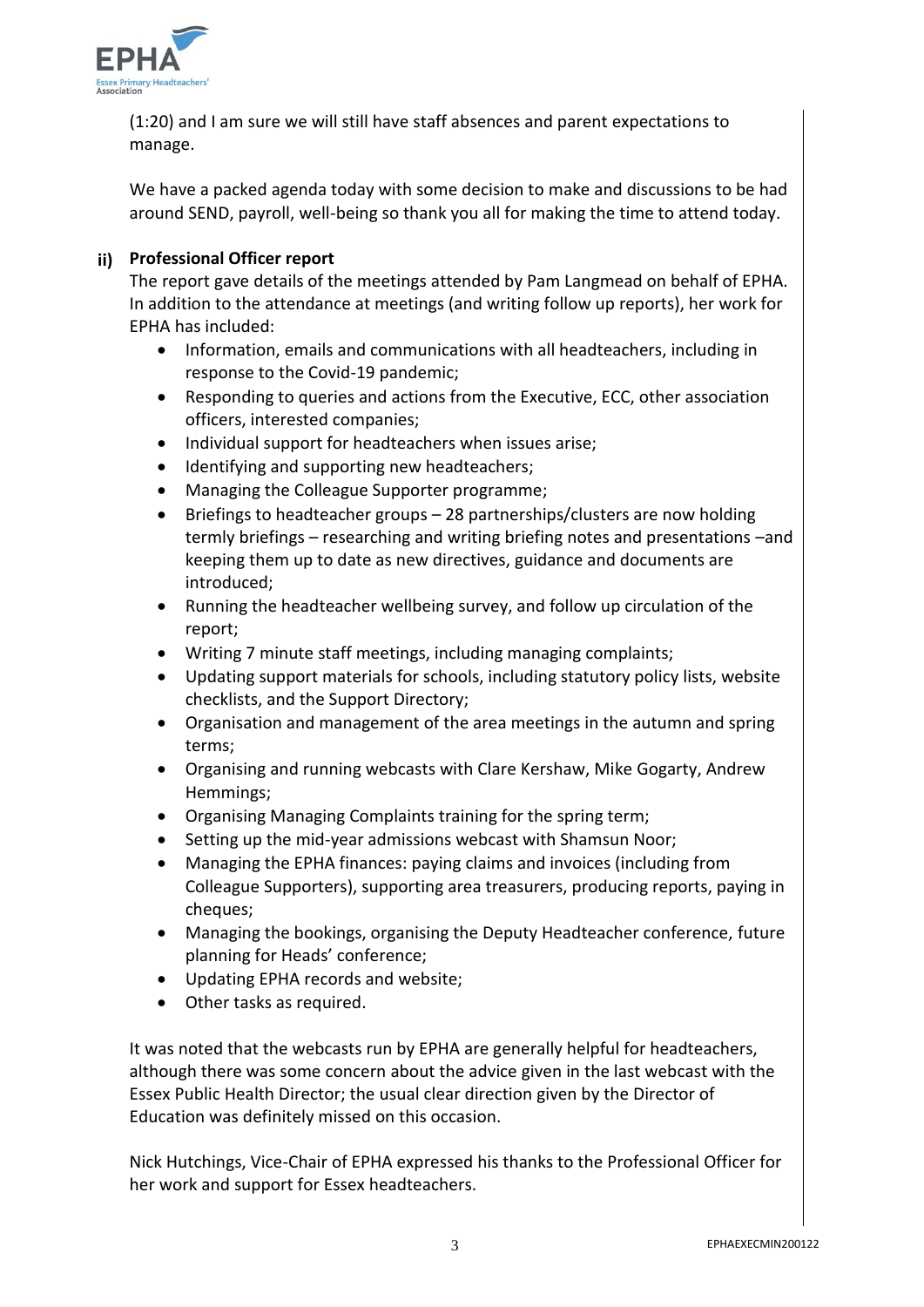

# **iii) Small schools representation**

The Professional Officer noted that she had received an email from a headteacher of a small school (fewer than 120 pupils) asking for support and a link to other heads in the same circumstances. It was agreed that there are unique challenges when running a small school, linked to limited capacity and resources. The headteacher who got in touch was finding delivery of the curriculum a challenge, In addition, governance can be a real issue, and also the number of children with special educational needs, as parents often believe that a small school will be particularly supportive and nurturing. It was noted that Alison Fiala (ECC) has led a "small schools group" but this has focused on sustainability rather than existing challenges. It was **AGREED** that the Professional Officer will contact the headteachers of small schools and suggest creating a group, that can offer mutual support and guidance.

**iv) Brentwood Education Partnership**

Matt O'Grady noted that the Brentwood headteachers had discussed the purpose of the ECC Sustainability toolkit, launched last term. It was **AGREED** that this would be discussed with the Local Authority officers at the afternoon meeting.

## **v) Attendance steering group**

The Executive members discussed the current attendance in schools, which is very low in some cases as a result of the ongoing pandemic. Although the Attendance Specialist team is currently advising that as long as a school can explain their attendance figures they will be supported, there is some concern that, at some point, Ofsted will start to judge schools harshly if they have poor attendance. Indeed, some inspection reports have mentioned absence as an issue and have been critical of schools.

The DfE is very focused on attendance, and is concerned at the numbers of pupils who are out of school. A significant number of headteachers noted that they are receiving requests for term time holidays in the summer term, and this is likely to add to the absences in school. To add to the confusion, schools are now being told to use Code I (general illness) when a child tests positive for Covid, rather than Code X. This means that absence due to Covid is not being recorded as such, and will add to the rates of absence in schools. However, the change in use of codes is not being applied consistently (with some schools continuing to use X for all covid-related absence) and so the data is not reflective of what is actually happening in schools.

One headteacher noted her concern that when using penalty notices the LA doesn't always take a family's context into consideration; she has one family who are in very difficult circumstances, but are being pursued through the courts. This could potentially result in a custodial sentence. It was **AGREED** that this would be discussed with the Local Authority officers at the afternoon meeting.

The Professional Officer **AGREED** that she would contact the Attendance Compliance team to discuss the intended use of penalty notices and the application of different coding, particularly as the pandemic lessens and there is a renewed emphasis on attendance.

**Professional Officer**

**Meeting with LA officers** 

**Meeting with LA officers**

**Professional Officer**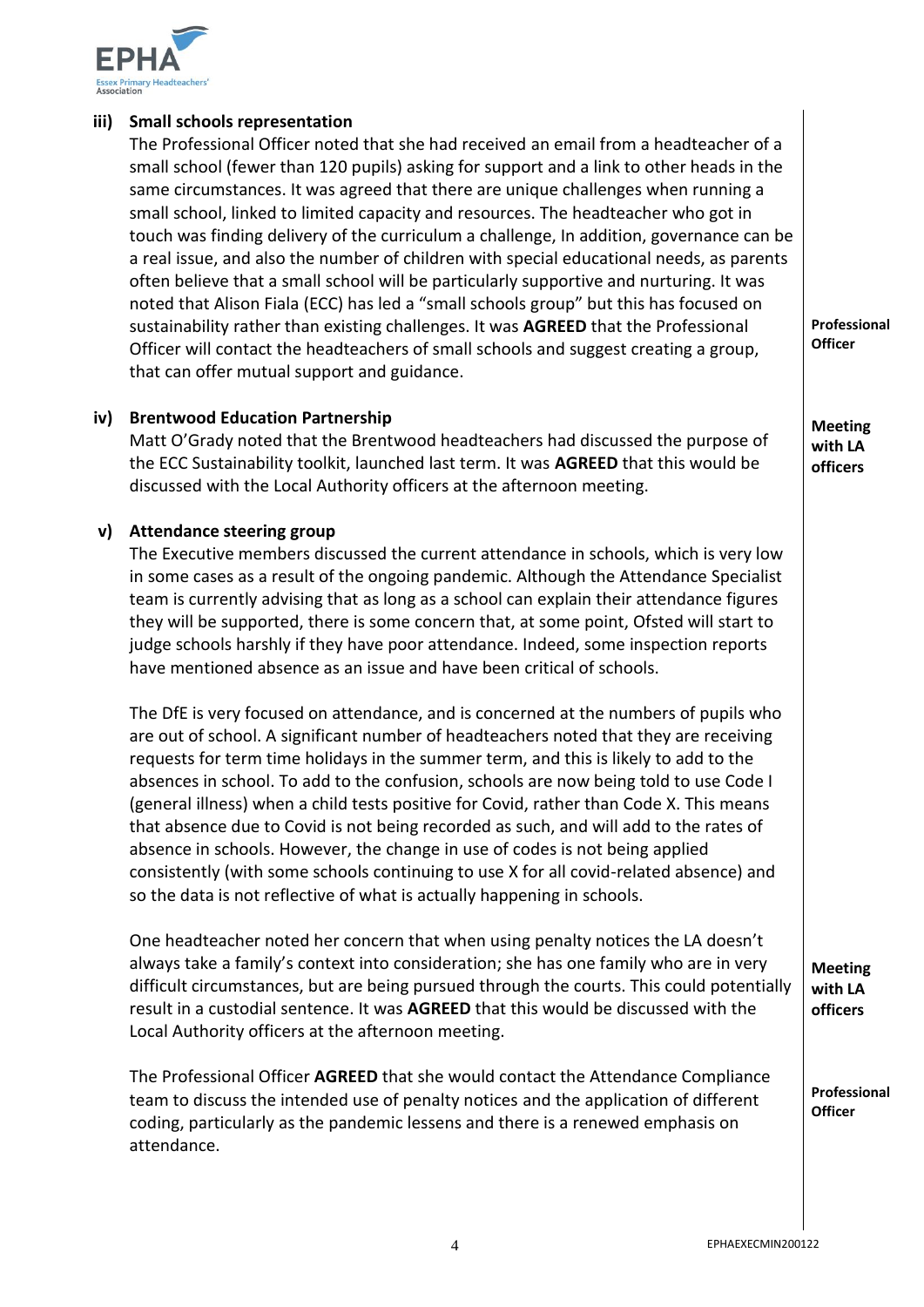

## **vi) SEND provision**

Members of the Executive expressed their concern about the support for SEND, and the impact on resources and staff wellbeing. For many there is a lack of specialist staff within the authority who can assist, advise and support schools. Some teams are short of staff, but there also seem to be internal arguments about who is responsible for what. In some cases, specialists have been redeployed to new teams and then drop their previous caseloads.

Small schools in particular often get a reputation for being "nurturing" and so are favoured by parents whose children have additional needs; this puts additional pressure on small schools whose budgets and resources are tight, and are often located in rural areas with limited local support.

Executive members generally agreed that the management and resourcing of SEN is a major factor in staff well-being, and a number of schools have lost their experienced SENCos because of lack of support from the LA along with insufficient funding and apparently insurmountable barriers.

Most, if not all schools have seen an increase in children with complex needs, without the additional support that is then needed. For some, families are deferring entry which will result in increased pressures on future cohorts.

There was a discussion about children who arrive at school in, for example Year 2 or 4, having had no schooling at all. In one case the child had no paperwork and was unknown to the Local Authority; this child had extremely complex needs and there was little or no support or funding to assist the school. It was **AGREED** that the problem of managing children who have apparently missed education, should be raised with the LA Officers.

The Executive was asked what outreach support, if any, they received from special schools. In some cases there was none, although some schools did receive support from special schools: Lexden Springs had given helpful support to a school in Harwich. Another school in Clacton had been offered a tutor from Green Lodge for 6 weeks, which has been a significant help for a particularly challenging pupil. A Braintree headteacher noted that her school had benefited from excellent support from Lyons Hall, and also from Edith Borthwick special school.

It was **AGREED** that the Professional Officer and Chair of ESSET (Essex Special Schools Education Trust) should be invited to the next meeting of the EPHA Executive in May to discuss outreach support.

One headteacher, whose school includes an enhanced provision, noted that the EnPro schools are keen to offer outreach in their specialisms, but are unable to do so without additional funding. It was **AGREED** that this should be raised with the LA Officers.

The lack of Speech and Language Therapists was a problem for many schools. In addition one headteacher expressed her concerns about the current referral process. Her school had made 11 referrals for speech and language therapist support at the beginning of the autumn term but had received no response, until they received a

**Meeting with LA officers**

**ESSET reps to attend Executive meeting 19/05/22**

**Meeting with LA officers**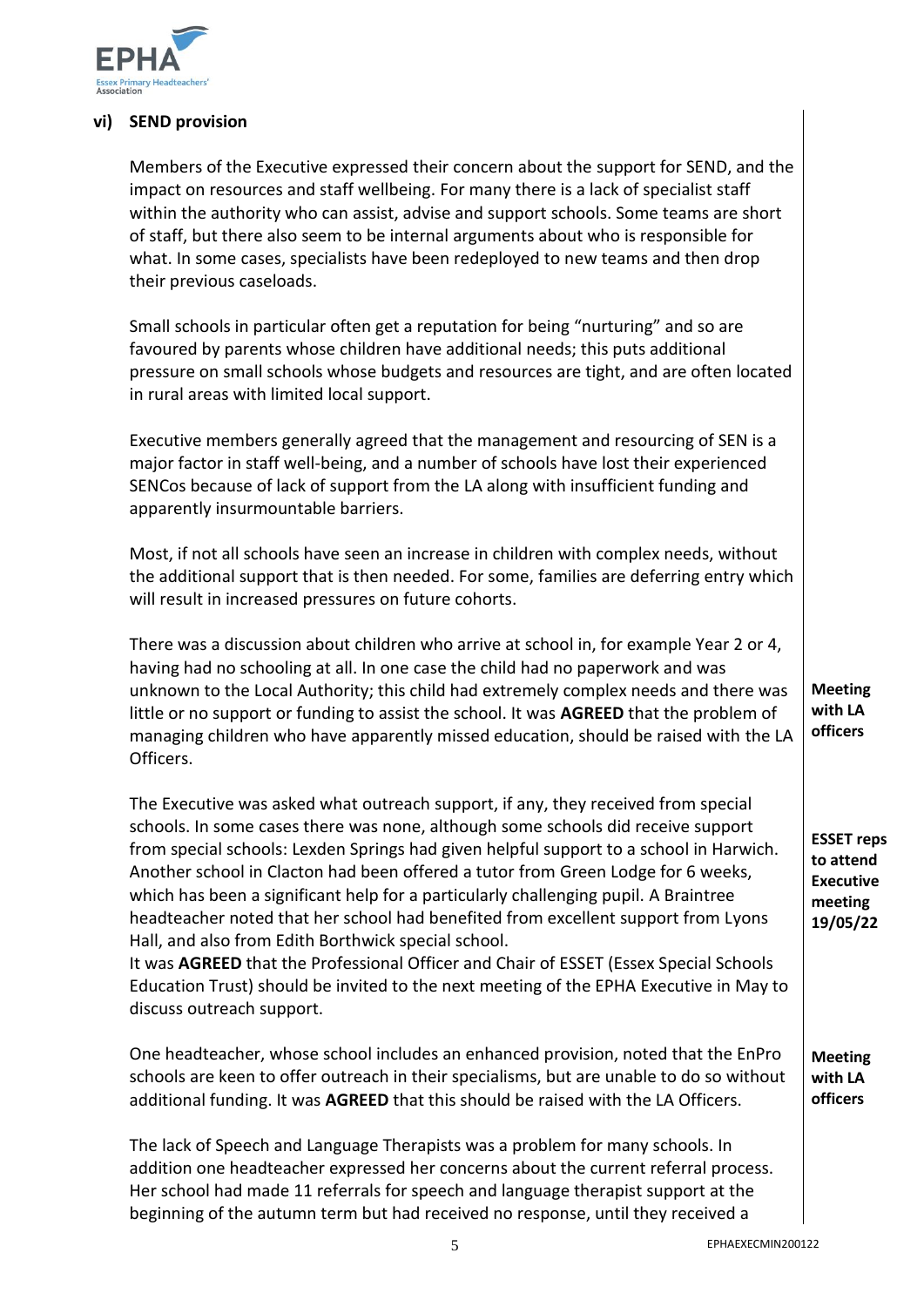

letter this term saying that 3 pupils (who had never been seen) were being discharged. When challenged, the Inclusion Team explained that referrals have to be repeated on a termly basis, otherwise the referral will/may be dropped. It was **AGREED** that this should be raised with the LA Officers.

One headteacher noted that a member of the SENDIASS team has been suggesting to parents that they should apply for an EHCP for their child despite contrary advice from the school. It was noted that one of the challenges faced in Essex at the moment is the huge volume of EHCP applications, and this advice places unnecessary and additional stress on the system. It was **AGREED** that this should be raised with the LA Officers.

Concerns were raised about the limitations of IPRA funding, which can only be used for medical needs or transition. As a result of the lack of funding, more schools are immediately seeking funding through EHCPs adding to the pressure on the system.

The Professional Officer had received a letter from the Chair of the Harlow Education Consortium Primary Headteachers' Group (circulated to the Executive in advance of the meeting), expressing their concern about the shortfall of funding for SEND and the requirements identified in pupils' Education, Health and Care Plans. The letter asked for EPHA's official position regarding SEN funding, whether EPHA is lobbying ECC and whether EPHA is willing to make a case to Schools Forum to increase High Needs funding. In addition, they asked what role EPHA is playing in the SEN funding review.

The EPHA Chair explained that a number of workstreams are taking place as part of the SEND strategy. These include the introduction of the Inclusion Framework, a review of SEND funding, and a deep dive into the experience of SEN management in schools.

A number of headteachers and SENCos are involved with the SEND funding review, working with ISOS to review the current banding descriptors, and to explore whether they are being applied consistently and transparently.

It was agreed that EPHA is not a union and therefore isn't "lobbying" ECC around SEND provision and funding, but discussions with the Executive and through other groups and forums are ongoing. Primary headteachers are represented on these groups, including on Schools Forum and a sub-group of that committee, the High Needs Review Group. Alex Abercrombie, a Local Authority office who is leading on the SEN Strategy, is working with the five EPHA Chairs to conduct a deep dive into the SEN experience in their schools. EPHA members will continue to feedback the experience of SEN provision and funding in primary schools to the Local Authority through these committees, as well as through the Executive meeting.

It was noted that the level of school balances continues to be high, and this is an ongoing argument by the DfE as to why additional funding is not needed by schools. The combined balances for maintained schools and academies at all phases and sectors in Essex at 31<sup>st</sup> March 2021 was £136 million. (An average of around £157k in a primary school, and £592k in a secondary school.)

**Meeting with LA officers**

**Meeting with LA officers**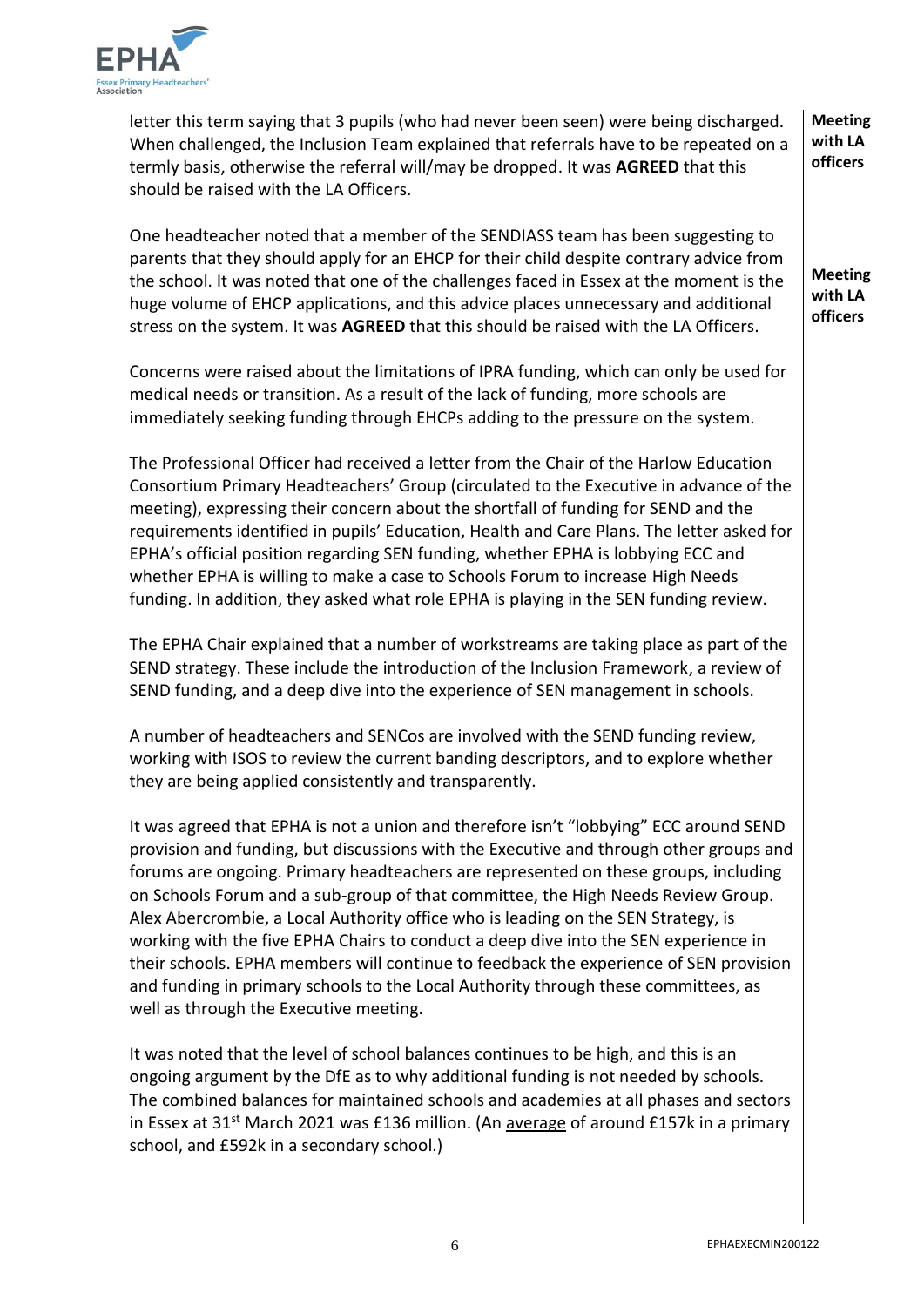

## **vii) Schools Forum report**

The Chair of EPHA is a representative on the School Forum; other EPHA Executive members on the Forum include Richard Green, Sue Bardetti, Jinnie Nicholls and the EPHA Professional Officer. The EPHA Chair noted that there has been a DfE decision to remove funding from Local Authorities for school improvement activities, and as a result the Local Authority has proposed to de-delegate funding from maintained schools. The Schools Forum representatives for maintained schools voted against this course of action, but it is likely to be allowed by DfE.

The Professional Officer gave a brief update on the schools funding settlement, including the introduction of a Schools Supplementary Grant to cover the additional cost in 2022/23 of the Health and Social Care Levy, and the planned increase in Pupil Premium Grant rates. She suggested that these rises are likely to mean that there is no additional Recovery Premium in the next financial year, although this is not certain.

An Executive member asked if there would be financial help for schools to alleviate the impact of rising fuel costs. It was **AGREED** that this question would be raised at the meeting with LA Officers, but it was felt that it was unlikely.

# **4. JUNIPER PAYROLL**

Gavin Freed was welcomed to the meeting and was thanked for attending the Executive, as well as attending the termly area meetings in November. Gavin is the Executive Chairman of Juniper Education, who took over payroll from Essex County Council in April.

Gavin reminded the Executive that, at the November meetings, he set out a plan for improvement, including releasing schools from their existing contracts with no penalties, if they wished to leave immediately. He stated that Juniper was prepared to lose around half of the 280 Essex primary schools within payroll, in order to ensure that the system was manageable and run successfully for the remaining schools. However, the response from schools at that time was not as expected, and the majority of the headteachers stated clearly that they did not wish to leave by wanted an improvement in the continuing service. Since November around 35 schools have given notice to leave the service.

In response to questions, Gavin explained that CR Payroll are getting to the end of their contract. Their task has been to bridge the experience gap in the workforce and, gradually, inexperienced staff have been replaced with more capable and experienced staff members. Juniper has appointed a full time Payroll Director, a Pensions Expert and an assistant, to help support the team. In addition a couple of the senior team at Juniper, including a data expert and data analyst, are dedicated to the payroll service. They also continue to be supported by Deloitte, a leading global provider of audit and assurance, consulting, financial advisory, risk advisory, tax, and related services.

Gavin explained that Juniper has created a Customer Forum of school representatives, which meets every fortnight to feed back their experience and to ensure that individual schools are not working in isolation.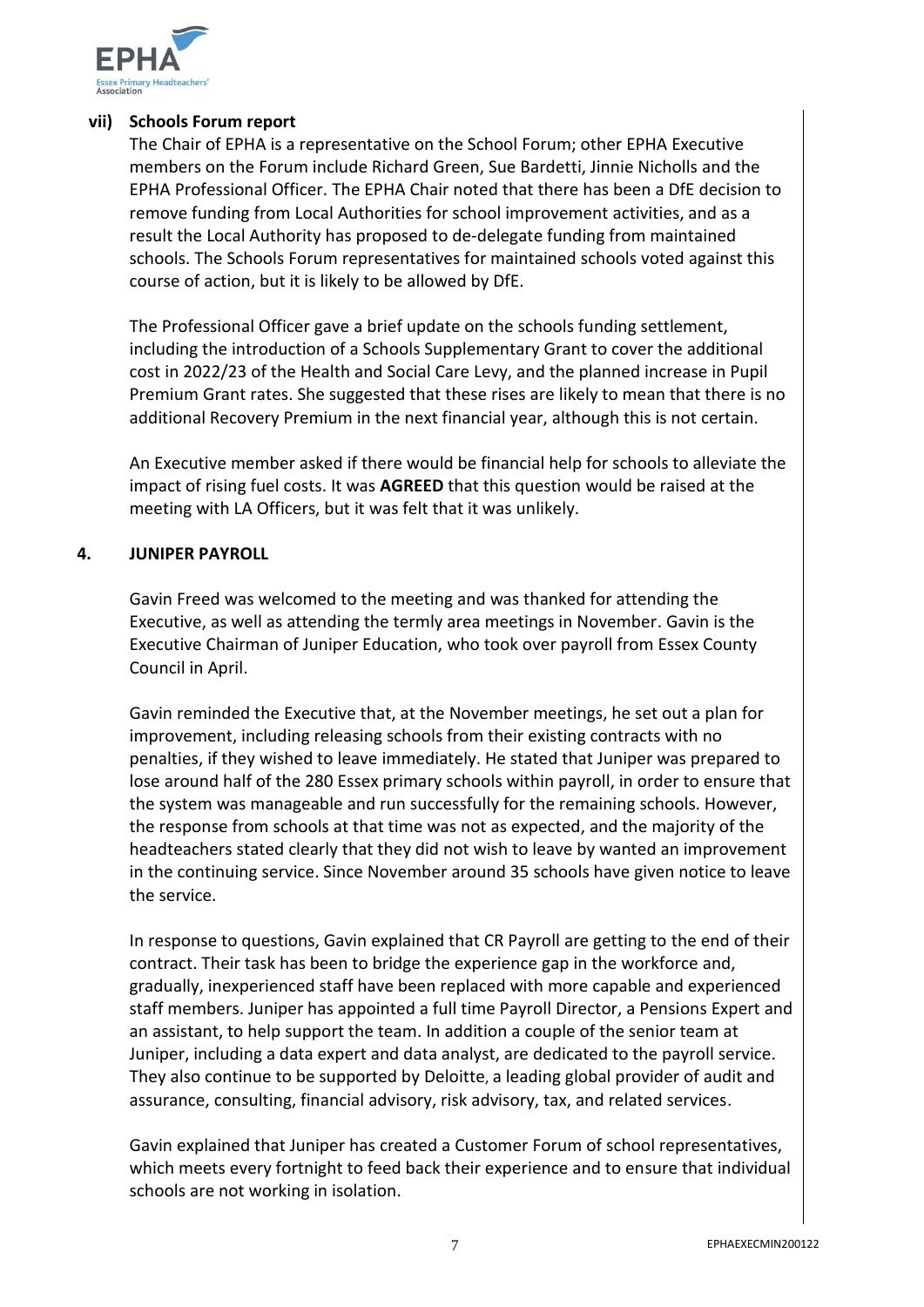

Gavin stated that the payroll processes in November, December and January were working more smoothly although there continue to be some schools that are having problems. In terms of improving data, the service offered advances to schools:

- In July 94 advances were made (there are around 18,000 Essex school staff on the system);
- $\bullet$  In September 115 advances
- $\bullet$  In October 26 advances
- $\bullet$  In November 26 advances
- In December 8 advances.

Whilst Gavin did not underestimate the concerns and problems this raised for the individual and their school, it does suggest the service is improving.

The communications with schools are generally improving; not all schools need a weekly meeting, and most are having a monthly meeting along with the opportunity to call when there are issues. Gavin did note a couple of positive emails that he has recently received which have acknowledged an improvement in the service.

Historical corrections are gradually being worked through, and most are now being processed correctly. There are some outstanding issues, such as the overpayment of some apprenticeship levy funding, which are being addressed. The 55 schools that were central payment in May owe payments for the Apprentice Levy which was not collected at the time; Juniper will pay this on their behalf.

AVCs (Additional Voluntary Contributions) are now being directed to the right place, but there are still some historical errors which are being corrected.

Gavin confirmed that 31<sup>st</sup> March is a realistic deadline for the service to be correct and properly functioning. He accepted that some schools were concerned that the cost of the service management and support that Juniper has bought in would be passed on as a price rise in the new financial year, and Gavin confirmed that this would not be the case and there will be no price increase. Juniper is producing a clearer Service Level Agreement for schools.

A couple of additional problems were raised: some schools still don't have a named contact (or their previous named contact has left and had not been replaced). Gavin confirmed that the team has a meeting scheduled for 14<sup>th</sup> February to discuss staffing and links for all schools.

A school that is leaving Juniper has reported that they are only being given one month's worth of data, and their new provider is asking for two months. Gavin agreed that this data should be available and he will take this concern back to the team.

One headteacher asked if Juniper would continue to need CR Payroll when their contract officially ends. Gavin noted that they are consultants and have shared the expertise and information that was needed by Juniper. They will maintain the relationships with Deloitte and other pension experts.

Gavin was asked if the teams have now returned to working in the office. Gavin said that this is increasing, but that they have had regular team meetings at least a couple of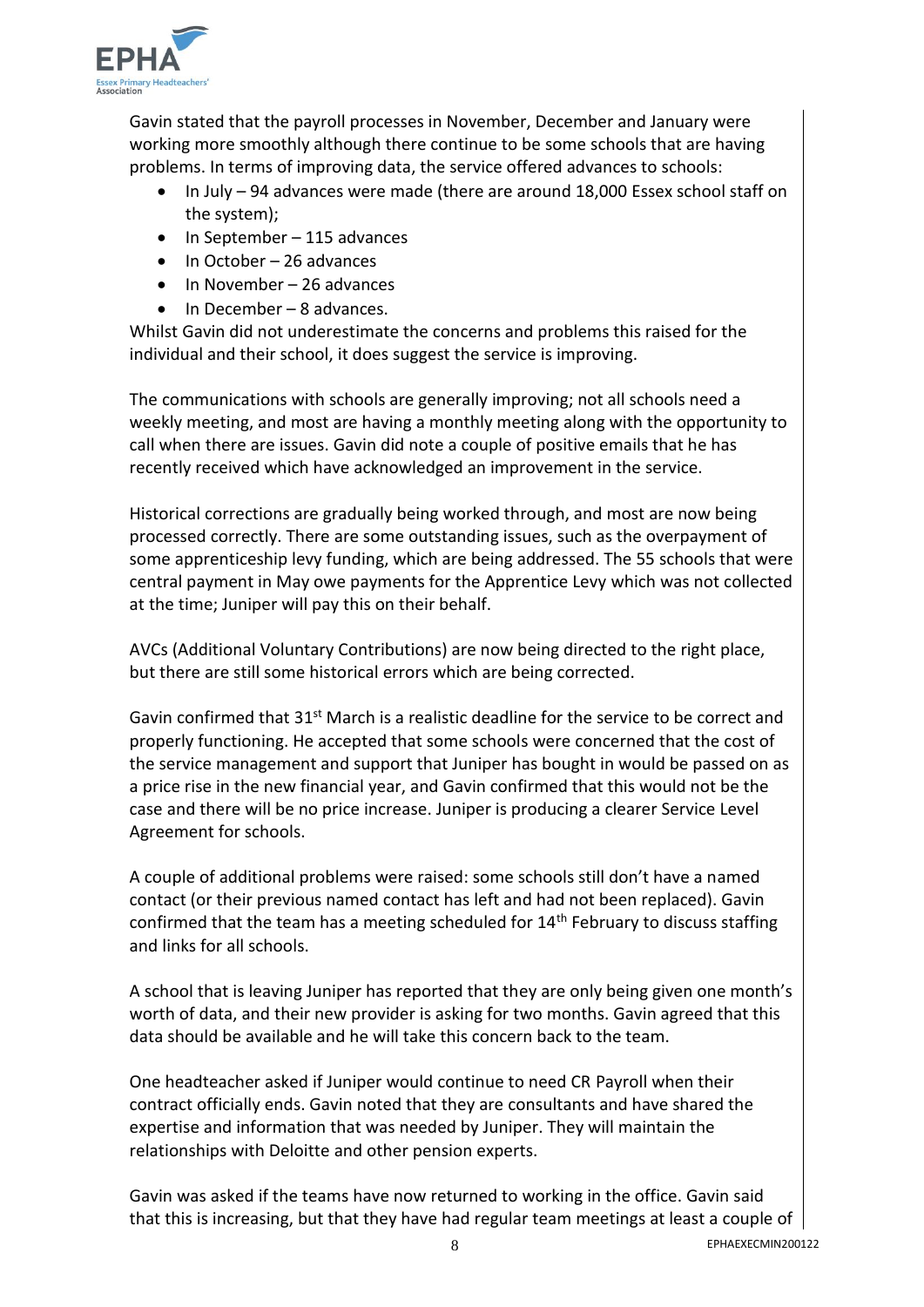

times a month throughout the pandemic.

Another headteacher stated that she has noticed improvements in the service, but asked when the system would build in algorithms which will make automatic changes to payroll, for example when a pregnant staff member reaches 18 week gestation. Gavin agreed that the system should include this sort of formula.

Gavin was asked to produce a paper clarifying the relationship and differences between the payroll and pensions services, and setting out the roles and responsibilities of each service, including the role of schools. He agreed to provide this.

Gavin was thanked for attending the meeting and giving a useful update.

Contact details Gavin Freed gavin.freed@junipereducation.org

## **5. FINANCE REPORT**

## **Current account income and expenditure 31.07.21 – 31.12.21**

|            | Income      |
|------------|-------------|
| £234.20    | £0.00       |
|            | £0.00       |
|            | £0.00       |
| £4,368.00  |             |
| £2,665.44  |             |
| £25,983.43 |             |
| £12,903.06 |             |
| £496.62    |             |
| £46,650.75 | £0.00       |
|            | Expenditure |

*The Professional Officer expenditure for August – December 2020 is broken down into* 

|                                   | £25,983.43 |
|-----------------------------------|------------|
| • expenses paid on behalf of EPHA | £1,869.23  |
| • mileage                         | £434.20    |
| • professional fees               | £23,680.00 |

*With the return of in-person meetings the expenditure on meetings has increased once again. We continue to pay a monthly subscription of £100.79 on Zoom.* 

# **Bank statements for account 00795978**

| 02.08.21 | £336,283.02 |
|----------|-------------|
| 17.12.21 | £294,697.56 |

## The **Conference account Income and Expenditure 02.08.21 – 16.11.21**

Expenditure

| Income                          |            |           |
|---------------------------------|------------|-----------|
| Deputy conference 2021          | £21,322.95 | £5,650.00 |
| Headteacher conference 2022     | £5,100.00  | £0.00     |
| WEPHA conference September 2021 | £2,025.00  | £2,570.00 |
| <b>Totals</b>                   | £28,447.95 | £8,220.00 |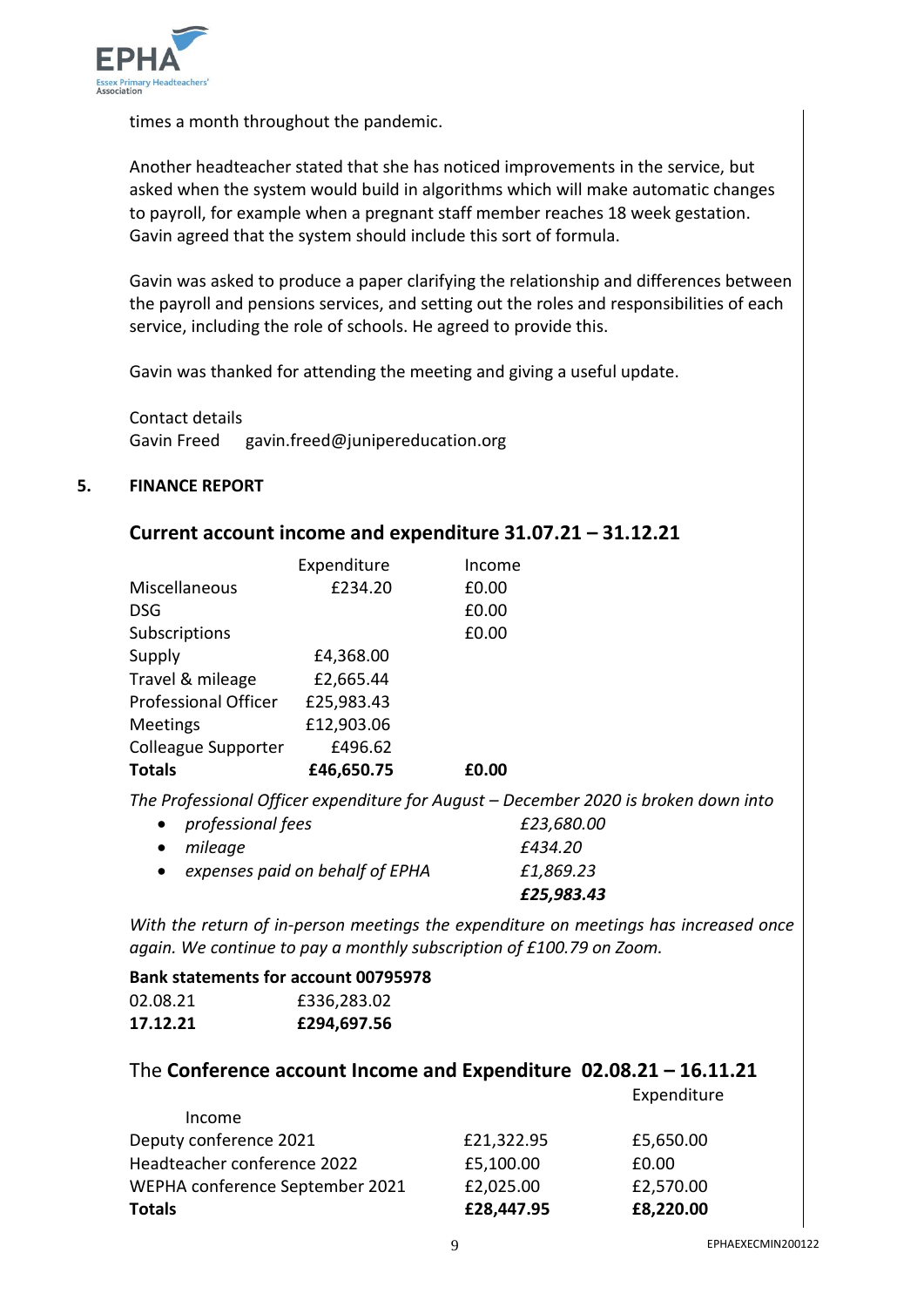

*Please note that the income and expenditure relates to this 4 month period, and therefore doesn't record the overall income and expenditure for each event. The Deputy conference was held in-person once again, and so there was a charge per delegate. There are still some payments for places at the conference outstanding, which I am chasing.* 

**Bank statements for account 00795978** 02.08.21 **£35.437.20 16.11.21 £20,019.25**

# **6. PURSUIT HEARTHEALTH PILOT/ EPHA HEADTEACHER WELL-BEING SUPPORT**

Executive members were referred to a report circulated in advance of the meeting, which was produced after the pilot study of the Pursuit HeartHealth programme with 12 Essex headteachers. Five took part in one to one sessions, whilst 7 heads participated in a group programme.

The results of the pilot, both in measurable physical improvements to heart rates, and anecdotal feedback, were extremely positive. Maria Brosnan, the lead consultant has contacted the EPHA Professional Officer to discuss the next steps, if any, and EPHA's possible involvement.

After discussion, it was **AGREED** that the programme should be one of the suites of support options that EPHA is confident to recommend to headteachers. The Association bought the technical equipment needed for the programme (the InnerBalance Biofeedback sensor and phone app) and these could be lent to future participants. It was agreed that EPHA should refer interested people to the report and the headteachers who took part would be willing to give feedback if asked.

In respect of funding, it was agreed that EPHA would not subsidise the whole cost of future participation, but it may be possible to offer support to heads with funding if necessary. The EPHA Chair will discuss with the Education Taskforce the possibility of accessing headteacher/senior leader wellbeing funding and Dida Burrell (treasurer for the Essex branch of the NAHT) is applying to the NAHT for some funding to support wellbeing. She noted that Essex does not tend to apply for funding as headteachers are generally well supported by the Association, but wellbeing is a priority for the NAHT this year. It was agreed that it was important to understand and utilise the role and expertise of unions, in particular to support individual heads when they have problems. EPHA can offer advice and guidance, but does not represent individual heads in the same way as their union representative does.

The EPHA Chair mentioned the funded DfE coaching/counselling sessions that are currently available for heads and deputies, delivered by Education Support. It was **AGREED** that the Professional Officer will circulate the information about this to all primary heads.

The Executive discussed the importance of governors understanding the reality of the ongoing impact of the pandemic, and knowing how much pressure headteachers are still under. Jo Barclay is currently conducting a survey with governors around headteacher wellbeing. Governors are, of course, volunteers, but they do need to be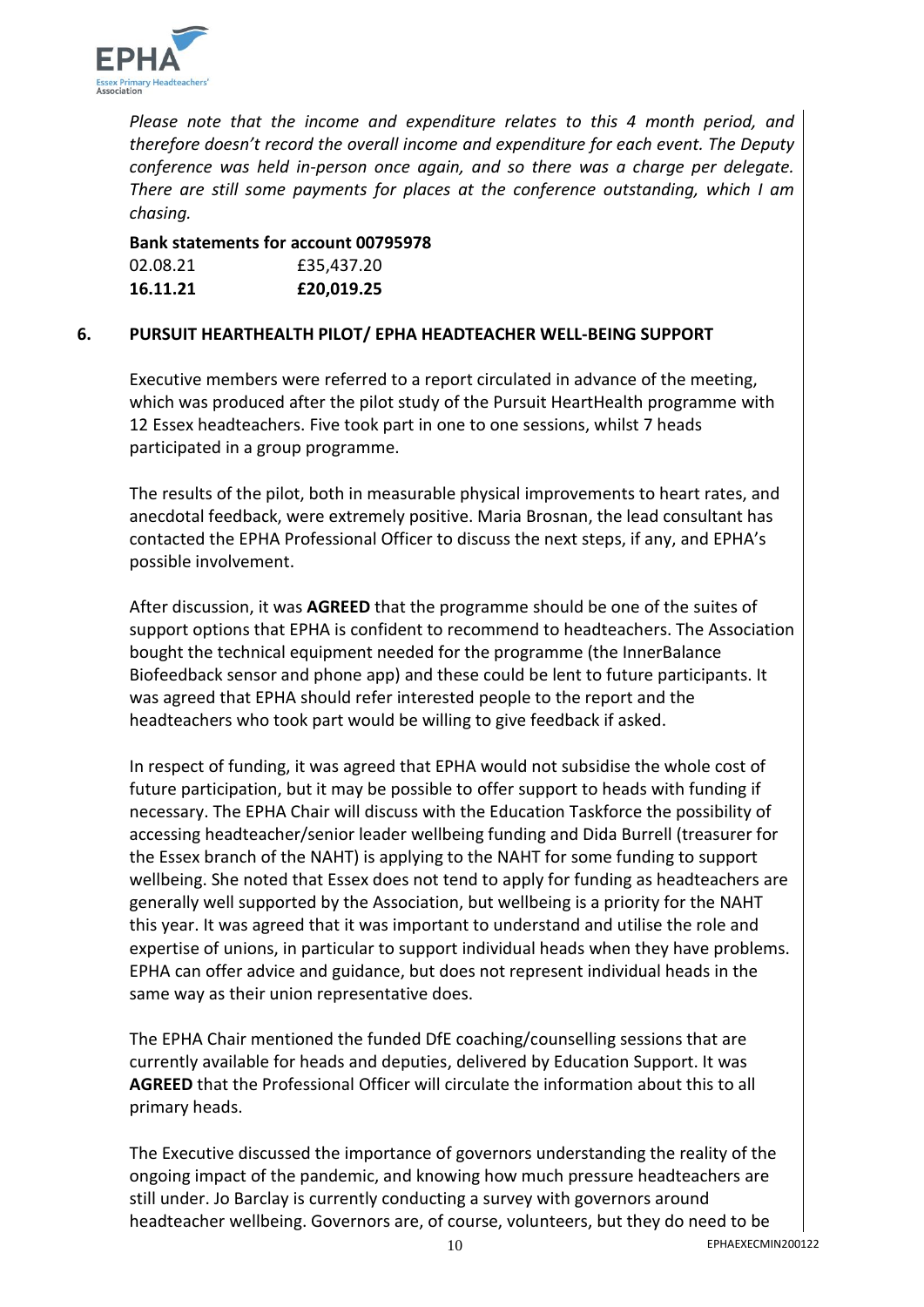

proactively supporting the wellbeing of heads and senior leaders.

The EPHA wellbeing survey run in November 2021 highlighted the challenges faced by headteachers, which have been exacerbated by the demands and pressures of the Covid pandemic. EPHA is expanding its offer of support to headteachers including facilitating a range of support in addition to the current EPHA offer, which will include signposting or brokering practical help for heads in crisis, such as:

- Coaching or counselling individually or in a group
- Colleague Support for any headteacher in need (not just new heads)
- Capacity help in a school headteachers or deputies seconded to help add leadership capacity for a limited time
- Governance advice and support, including recommending clerks who can manage "statutory" meetings
- Legal support for complaints
- Bespoke training, including joint training on complaints for headteachers and governors

The Executive discussed the previously available Heads in Waiting programme, training for aspiring headteachers. It was agreed that this is something that EPHA should consider developing as a training programme.

#### **8. ANY OTHER BUSINESS**

# a) **Items for the Local Authority update to headteachers**

It was noted that the Local Authority update to heads will be held online this term, on Tuesday  $1^{st}$  March, from 10.00 am  $-12$  noon. It was agreed that they should be asked to give a response to the results of the EPHA Headteacher wellbeing survey, as well as giving an update on the SEND strategy and funding review.

## b) **Changes to the teachers' pension**

It was noted that some aspects of the teachers' pension scheme are changing from  $1<sup>st</sup>$ April, including final salary and career average calculations, and changes as a result of the McCloud judgement (do to with age-discrimination). It was felt that many headteachers are unaware of the implications of the changes, and it was **AGREED** that the Professional Officer will set up a couple of webcasts led by the Wesleyan financial adviser team.

# **9. DATES AND TIMES OF MEETINGS FOR THE 2021/22/23 SCHOOL YEARS**

**Executive meetings** (The Lion Inn, Boreham) Thursday 19 May 2022 Thursday 29 September 2022 Thursday 19 January 2023 Thursday 18 May 2023

## **Area Heads Meetings**

Spring term 2022 Local Authority update Tuesday 1 March online **LA update in March**

**Professional Officer**